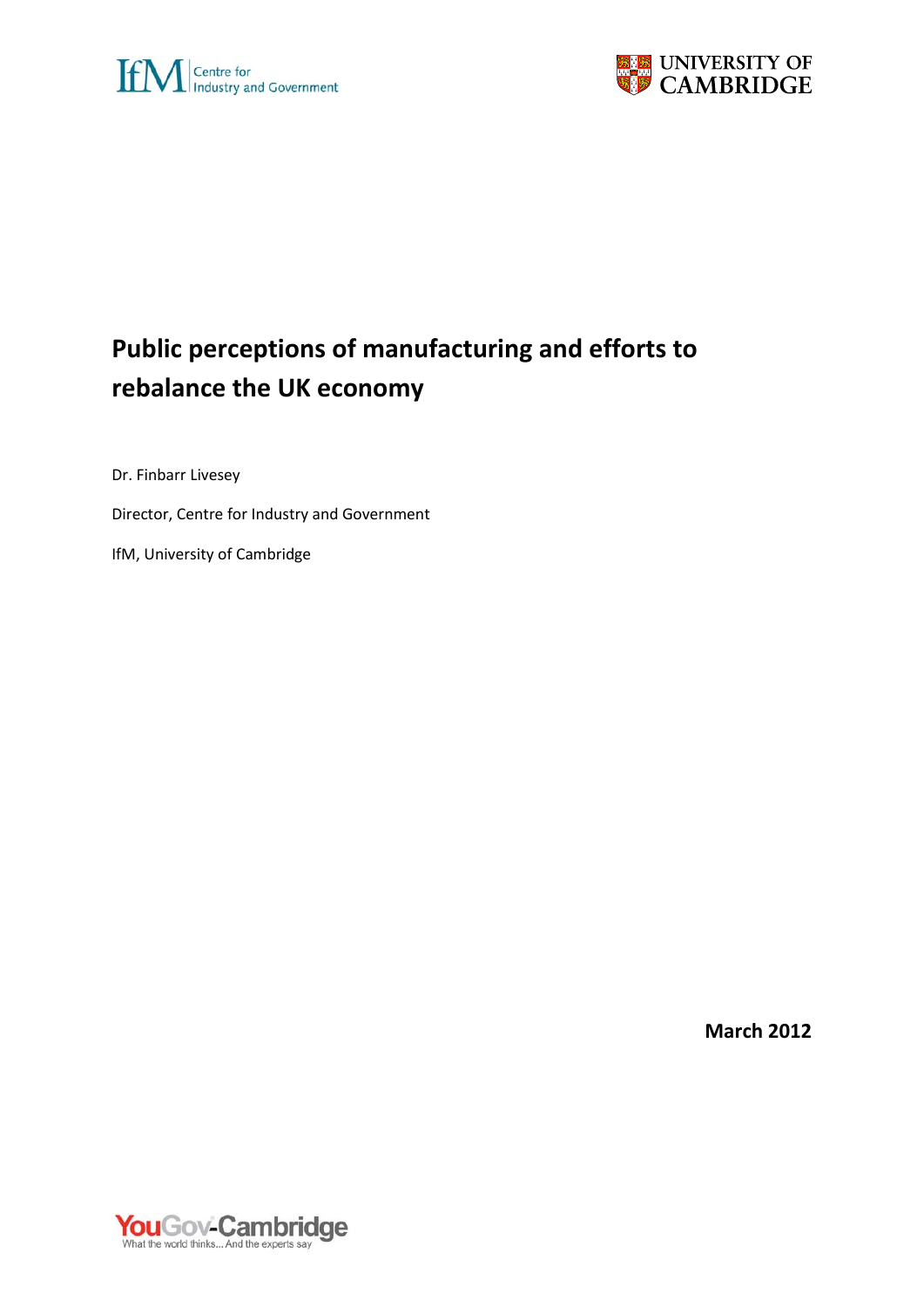Public perceptions of manufacturing and efforts to rebalance the UK economy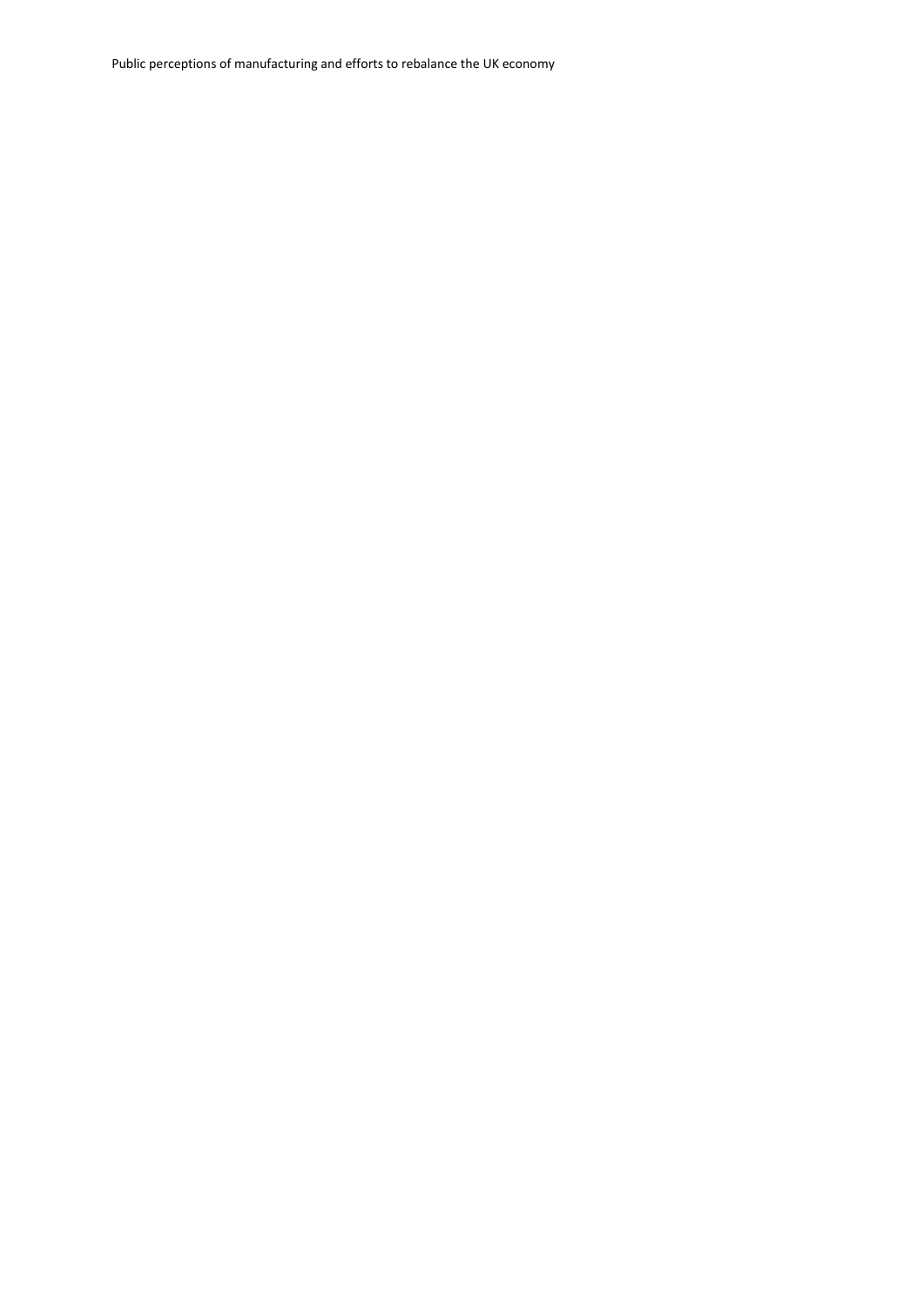# **Executive summary**

This paper reports the results of a nationally representative survey of how the UK public views manufacturing, carried out in January 2012, providing for the first time an evidence base for the discussion on the image of manufacturing in the UK. Much of this discussion to date has been anecdotal, with little formal evidence on how public opinion has changed towards manufacturing over time.

According to successive governments the image of manufacturing is a major issue. Even before the credit crisis ministers and leaders in industry worried that younger people would not be attracted to careers in manufacturing due to how it was perceived by the public at large. Following the credit crisis and the continuing problems in the financial sector, manufacturing is now back in vogue. From the Prime Minister down the rebalancing of the economy through strengthening manufacturing is thought to be a key element of achieving more sustainable growth.

The results of the survey indicate that the public have a nuanced view of manufacturing. The UK public believe manufacturing to be high tech (50% agree) and that the share of manufacturing in the economy needs to increase significantly (72% agree). However, there is low agreement that manufacturing jobs are well paid (16% agree) and a concern that manufacturing jobs are the first to be moved overseas (74% agree).

The results of the survey suggest a number of areas where the UK government may need to place greater emphasis if it is to be successful in its long term aim of rebalancing the economy.

- Efforts to improve the image of manufacturing should acknowledge that the public has a clear image of manufacturing as being high technology and demanding high levels of skills
- Future campaigns on manufacturing need to address the current public narrative of low wages and low job security so that careers in manufacturing are represented accurately
- The public agrees (62%) that sectors of national importance should be targeted
- Only 29% of the public currently agree that government understands what is needed to strengthen and grow the economy

Compared to the United States, the public in the UK are less positive about jobs in manufacturing, with lower levels of agreement on whether manufacturing is well paid, highly skilled and high tech. Whereas one in three American respondents would encourage their child to pursue a career in manufacturing, only 1 in 5 UK respondents would do the same.

This report provides an evidence base for the ongoing conversation on the role of manufacturing in the economy. However it does not argue for a specific position on rebalancing. The aim of the paper is to ensure that the dialogue on manufacturing policy is well informed and based on the best evidence available.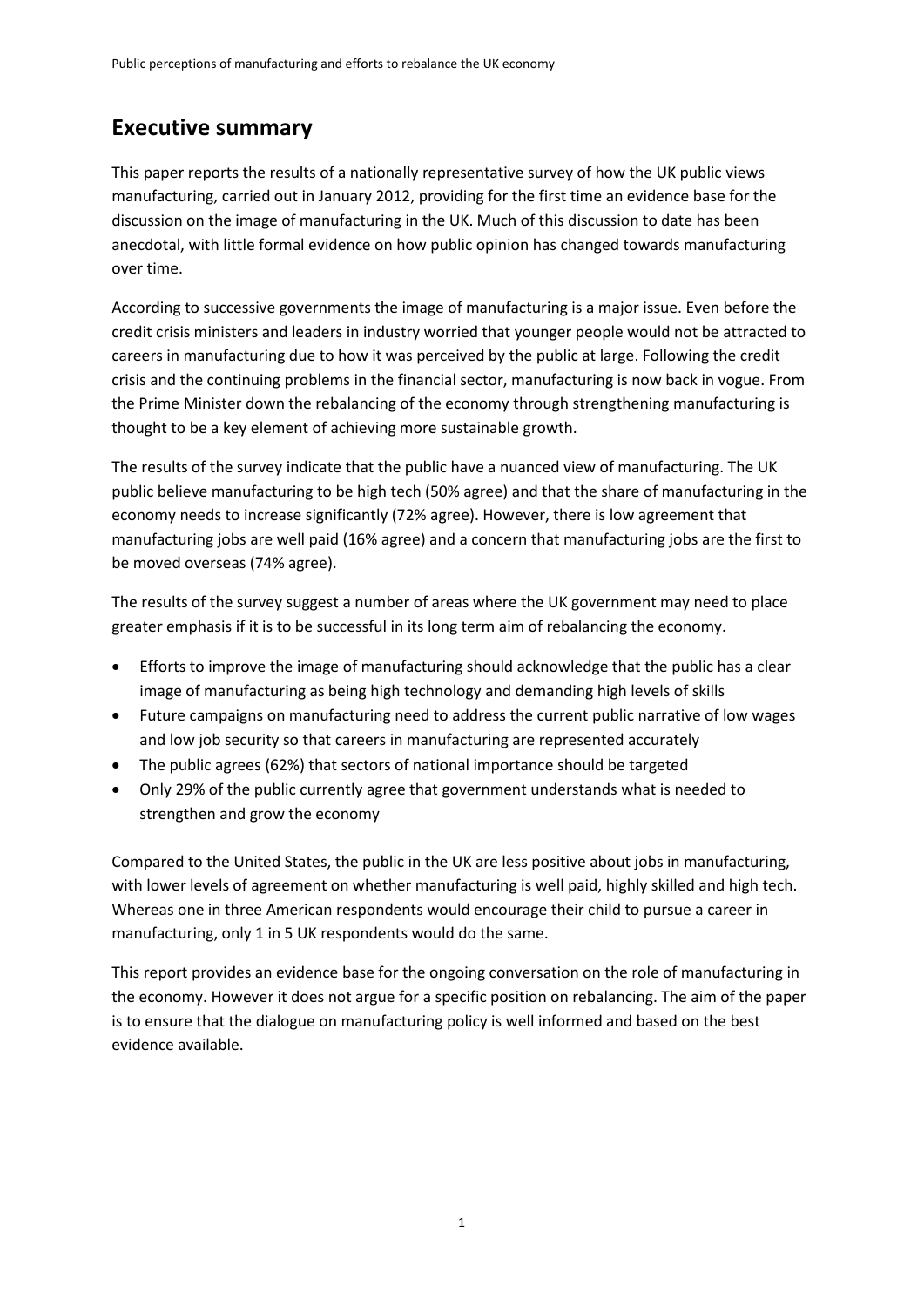## **Introduction**

Much has been made of the need to rebalance the UK economy following the credit crisis and recession of 2008/2009. Prime Minister David Cameron, in what he himself called his first major speech, placed it front and centre for the Coalition. "Our economy has become more and more unbalanced, with our fortunes hitched to a few industries in one corner of the country, while we let other sectors like manufacturing slide."[1](#page-3-0)

However there is an ongoing concern about the image of manufacturing and whether an overly negative image of manufacturing is hampering efforts to encourage manufacturing growth. As the share of manufacturing in the economy fell and employment in manufacturing declined strongly over the past thirty years newspapers appeared to be full of stories on the decline of manufacturing and the rise of the post-industrial society.

After nearly two years of the Coalition government how does the public think about manufacturing and the efforts of the government to rebalance the economy? This paper provides a summary of a nationally representative UK poll carried out by the IfM, University of Cambridge, in partnership with YouGov-Cambridge in January 2012. Based on 1,452 responses from adults across the country it paints a detailed picture of how people in the UK think about manufacturing, providing clarity on what has mainly been discussed anecdotally to this point.

This briefing paper presents an overview of the evolution of the policy narrative on manufacturing, focusing on how policy documents have portrayed the issue of manufacturing, and contrasts this to the opinions expressed by the public through this survey. A comparison is also made to a similar survey which has been carried out in the United States since 2008. Detailed data is presented as an appendix, as well as summary data on the survey sample.

The picture that emerges from this survey is a subtle one, showing that the public's views of manufacturing are closer to reality than some of the pessimistic voices in the media. But it also raises concerns about the viability of a rebalancing strategy based on a misinterpretation of how the public thinks about manufacturing.

<span id="page-3-0"></span> $1$  Full text of the Prime Minister's speech from May 28<sup>th</sup> 2010 is available on the Number 10 website at [http://www.number10.gov.uk/news/transforming-the-british-economy-coalition-strategy-for-economic](http://www.number10.gov.uk/news/transforming-the-british-economy-coalition-strategy-for-economic-growth/)[growth/.](http://www.number10.gov.uk/news/transforming-the-british-economy-coalition-strategy-for-economic-growth/)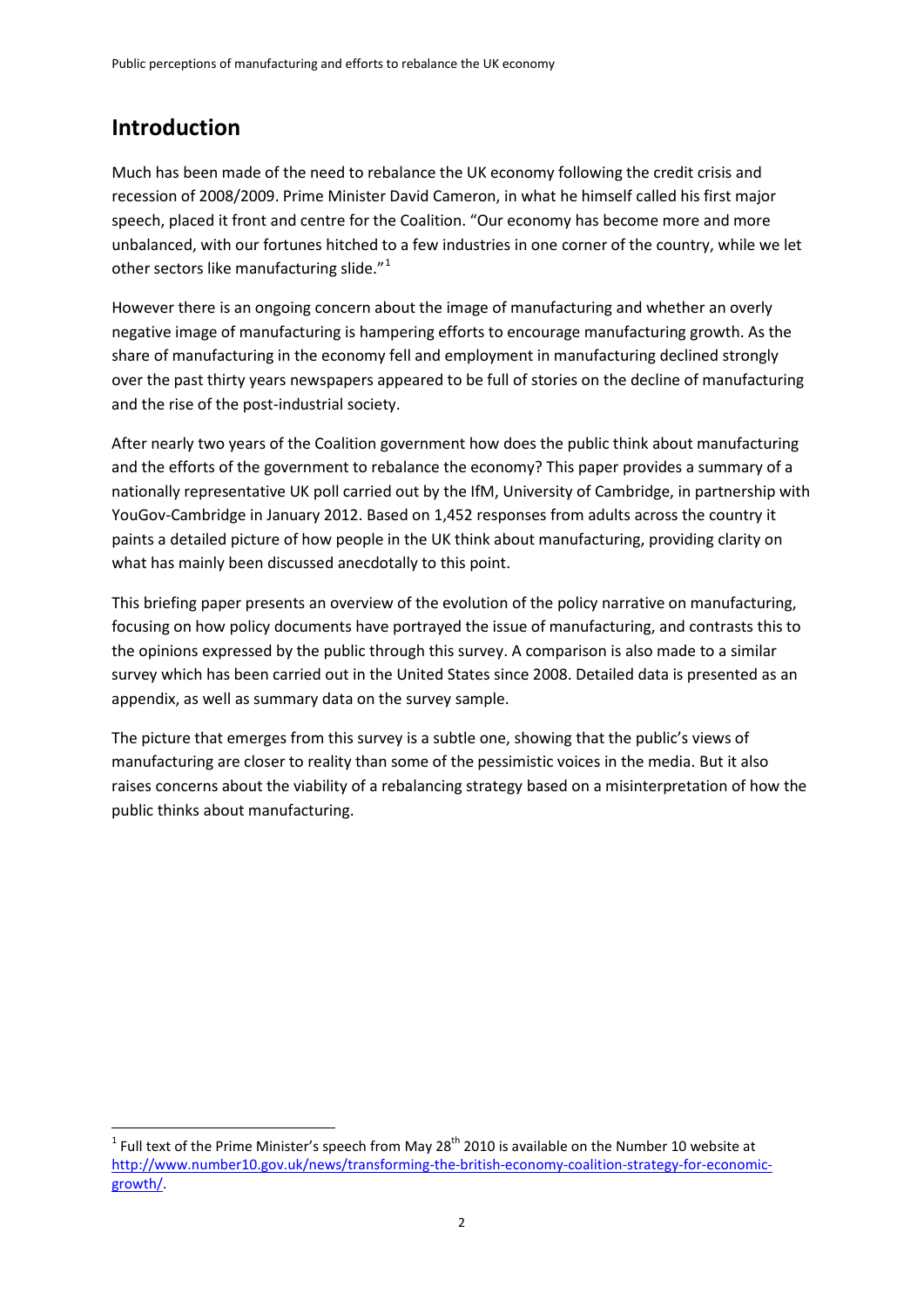# **Concern about the public's perception of manufacturing**

The decline of manufacturing, and more specifically a worry that the public view manufacturing as no longer a part of the UK economy, has been a concern for many governments. The last Labour government came back to the issue a number of times, with the aim of improving the perception of manufacturing in order to strengthen employment in the sector. The current Coalition government has, following the credit crisis, similarly positioned manufacturing as key to UK growth and prosperity.

Why do policymakers believe that manufacturing suffers from a negative image problem? Between 1990 and 2009 the share of the economy (GDP) attributed to manufacturing fell from 22% to just over 11%, while employment in the sector fell from 5.[2](#page-4-0) million to 3.1 million.<sup>2</sup> This led to a stream of newspaper articles on how manufacturing was declining, what has been termed the deindustrialisation of the economy and the rise of the post-industrial society.<sup>[3](#page-4-1)</sup> The context surrounding manufacturing policy was highly negative, and made worse by the repudiation of the term 'industrial policy', caricatured as picking winners, by successive governments since Margaret Thatcher.<sup>[4](#page-4-2)</sup>

According to the 2004 *Review of the Government's Manufacturing Strategy* "Manufacturing matters to us all in the UK, but its importance can be hidden by a negative public image".<sup>[5](#page-4-3)</sup> Beyond whether the public understood manufacturing, a stronger claim was made – that "...widespread poor public perception of manufacturing industry [is] a root cause of a number of problems facing the sector ."[6](#page-4-4) This position appears to be an outcome of interviews with a large number of stakeholders within the manufacturing sector (from research institutes, through trade bodies, to individual companies). However, this is the sector's perception of the public rather than the public's perception of the sector.

The theme of poor public perception of manufacturing was revisited in the next iteration of government's manufacturing strategy in 2008. In a similar manner to the earlier document, the need for change was stated without significant evidence beyond the anecdotal. At this point it was thought that "We need to improve fundamentally the image of manufacturing for future generations." [7](#page-4-5) As a response to this perceived need the *Manufacturing Insight* programme was founded in order to make "...the public perception of manufacturing reflect the reality of a successful, modern and broad sector and ensuring young people are aware of the exciting career opportunities available."

<span id="page-4-0"></span><sup>&</sup>lt;sup>2</sup> BIS (2010) Manufacturing in the UK: Supplementary Analysis, Economics Paper 10B.

<span id="page-4-1"></span><sup>3</sup> The term post-industrial is most associated with Daniel Bell and his 1976 book *The Coming of Post-Industrial* 

<span id="page-4-2"></span><sup>&</sup>lt;sup>4</sup> "... the 1980s saw the discussion of a positive industrial policy slip off the agenda for discussion in the UK ..." Beath, J. (2002) UK industrial policy: Old tunes on new instruments, *Oxford Review of Economic* 

<span id="page-4-3"></span>*Policy*, vol. 18, no. 2.<br><sup>5</sup> DTI (2004) Review of the Government's Manufacturing Strategy, Department of Trade and Industry.<br><sup>6</sup> Ibid.

<span id="page-4-5"></span><span id="page-4-4"></span> $<sup>7</sup>$  BERR (2008) Manufacturing: New Challenges, New Opportunities, Department of Business, Enterprise, and</sup> Regulatory Reform.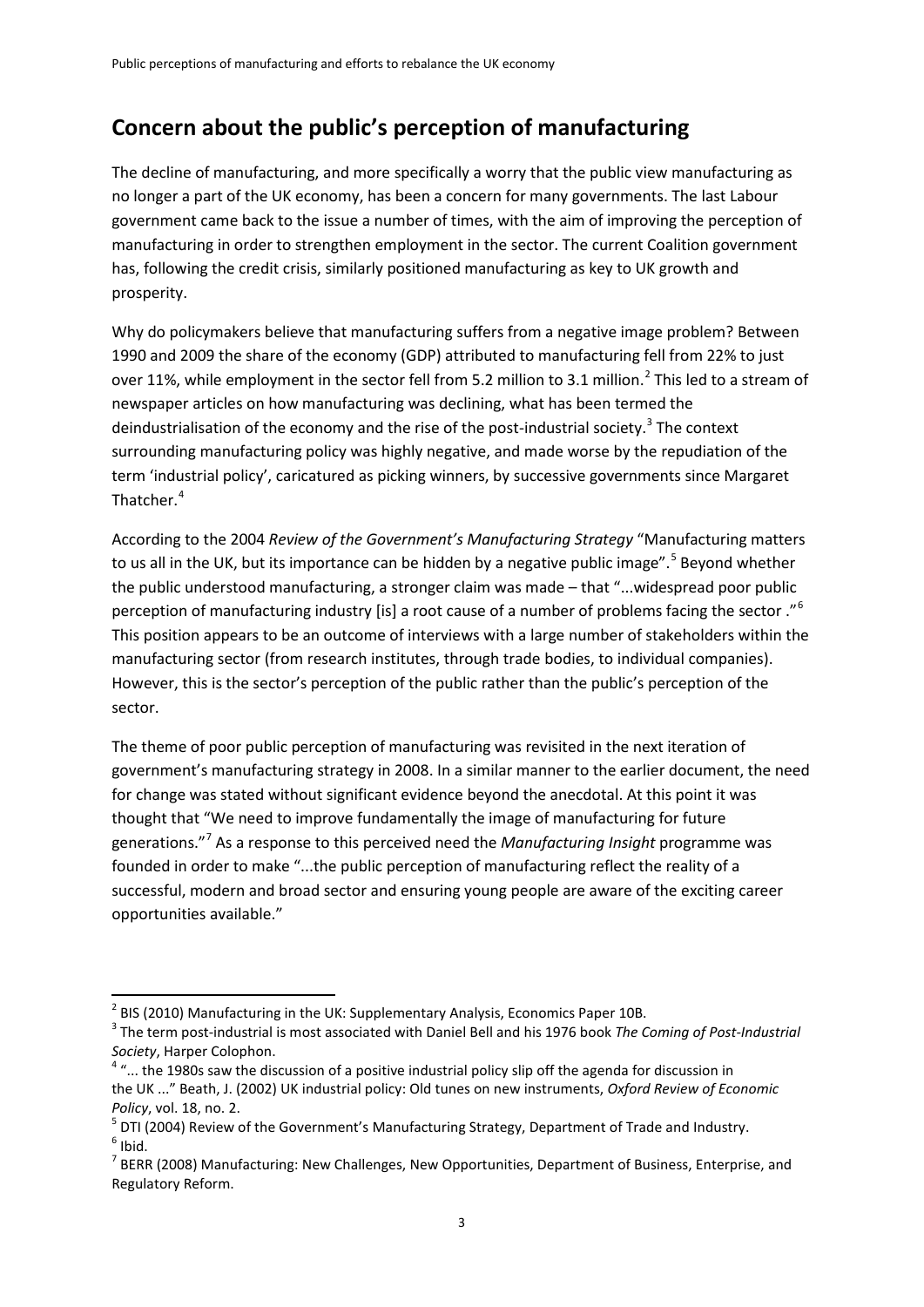The context for manufacturing and the economy as a whole changed radically with the credit crisis and subsequent recession in 2008. Since then manufacturing has been portrayed in a much more positive light, almost as the antithesis of the excesses of some elements of the financial sector. More importantly, manufacturing's role in reinvigorating growth in the UK economy became recognised at the highest levels of government. Vince Cable, while speaking about new industrial policy for the UK, stated that "One of the first decisions I took was to put manufacturing at the centre of our long term economic vision. I did so because it is the most important tradeable sector and, if we are to rebalance the economy, there has to be a shift of resources to tradeable goods and services ..."[8](#page-5-0)

Since the election of the Coalition there have been significant investments in manufacturing, with the first Catapult Centre dedicated to High Value Manufacturing<sup>[9](#page-5-1)</sup>, the launch of the *Make It In Great* Britain campaign<sup>[10](#page-5-2)</sup>, as well as the announcement of a new Foresight project on the future of manufacturing.<sup>[11](#page-5-3)</sup> Again the public perception of manufacturing is seen as an issue, as Mark Prisk commented "The corrosive notion that the UK is a post-industrial economy has gone unchallenged for too long." $12$ 

However, while there has been this ongoing concern about the image of manufacturing there has been little evidence on what the public actually thinks about manufacturing. Most of the discussion is based on anecdotal evidence at worst and interviews with leaders in the manufacturing sector at best. This paper aims to fill that gap, by providing an evidence base for how the public views manufacturing in the UK. With a clearer understanding of public perception government and other support agencies can target their efforts more clearly and have a greater impact on the outcomes of such interventions for the economy.

<span id="page-5-0"></span><sup>&</sup>lt;sup>8</sup> Speech by Vince Cable MP at Policy Exchange,  $26<sup>th</sup>$  October 2011 available online at http://www.bis.gov.uk/news/speeches/vince-cable-industrial-strategy.

 $\frac{9}{9}$  $\frac{9}{9}$  $\frac{9}{9}$  For further details se[e http://www.innovateuk.org/deliveringinnovation/catapults/high-value-manufacturing-](http://www.innovateuk.org/deliveringinnovation/catapults/high-value-manufacturing-catapult.ashx)

<span id="page-5-3"></span>

<span id="page-5-2"></span><span id="page-5-1"></span>[catapult.ashx.](http://www.innovateuk.org/deliveringinnovation/catapults/high-value-manufacturing-catapult.ashx)<br><sup>[10](http://www.innovateuk.org/deliveringinnovation/catapults/high-value-manufacturing-catapult.ashx)</sup> For details see <u>http://makeitingreatbritain.bis.gov.uk/</u>.<br><sup>11</sup> Initial project details available online at <u>http://www.bis.gov.uk/foresight/our-work/projects/current-<br>projects/future-of-manufacturing.</u>

<span id="page-5-4"></span><sup>&</sup>lt;sup>12</sup> Speech by Mark Prisk MP at Cranfield University, 25<sup>th</sup> May 2011, available online at [http://www.bis.gov.uk/news/speeches/mark-prisk-national-manufacturing-debate.](http://www.bis.gov.uk/news/speeches/mark-prisk-national-manufacturing-debate)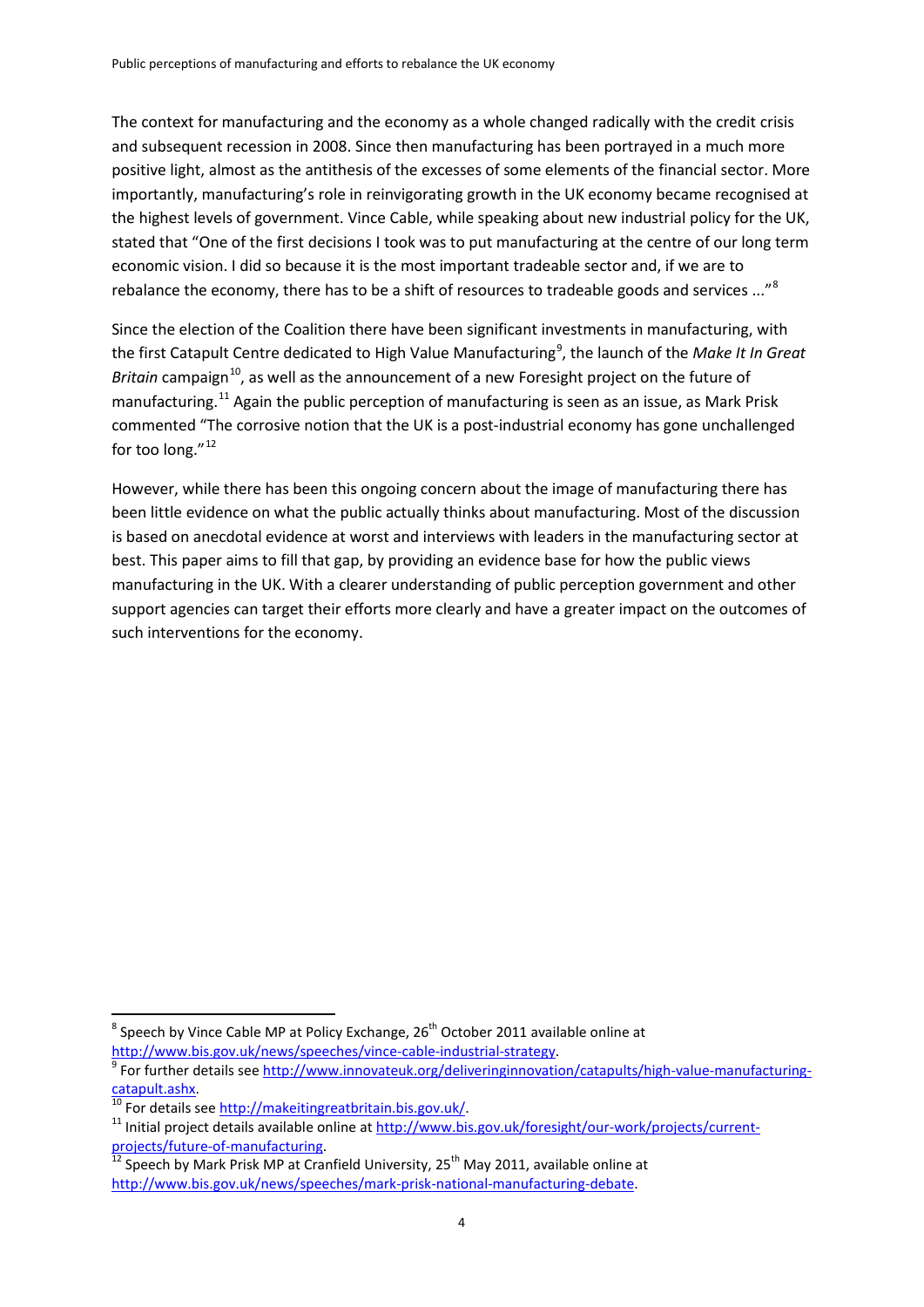# **Main messages from this survey**

In partnership with YouGov-Cambridge the Centre for Industry and Government carried out a UK nationally representative survey early in January 2012. The aim of the survey is to have an evidence based understanding of how the public at large view manufacturing. There were 1,452 respondents in the sample which was carried out online between  $2^{nd}$  and the  $9^{th}$  of January 2012.

A number of key messages emerged from the survey and these are summarised below and discussed in more detail in the following sections.

- The public have a confused picture of whether we have a manufacturing base or not, with many saying we don't make anything anymore but the majority overestimating the share of the economy, in terms of GDP, that is manufacturing related
- Contrary to the expected narrative, the public have a good sense of manufacturing as being high-tech and requiring high levels of skills
- However, there is a lack of faith in manufacturing jobs, as they are thought to be the first to leave the country and not to pay as well as other industries
- Even in that context, the public overwhelmingly agree that we need a strong manufacturing base and that rebalancing can be achieved
- However, they do not have faith that either the government or industry know what to do to strengthen the manufacturing base
- Compared to a similar sample in the US, the US public has a significantly more positive impression of manufacturing, in terms of it being high-tech and being well paid
- Labour, Liberal Democrat and Conservative voters agree that the Coalition is not doing enough to support manufacturing and support the targeting of sectors of national importance

The following sections discuss each of these points individually, showing the data from the UK survey and where possible existing evidence from other sources on each of the points raised.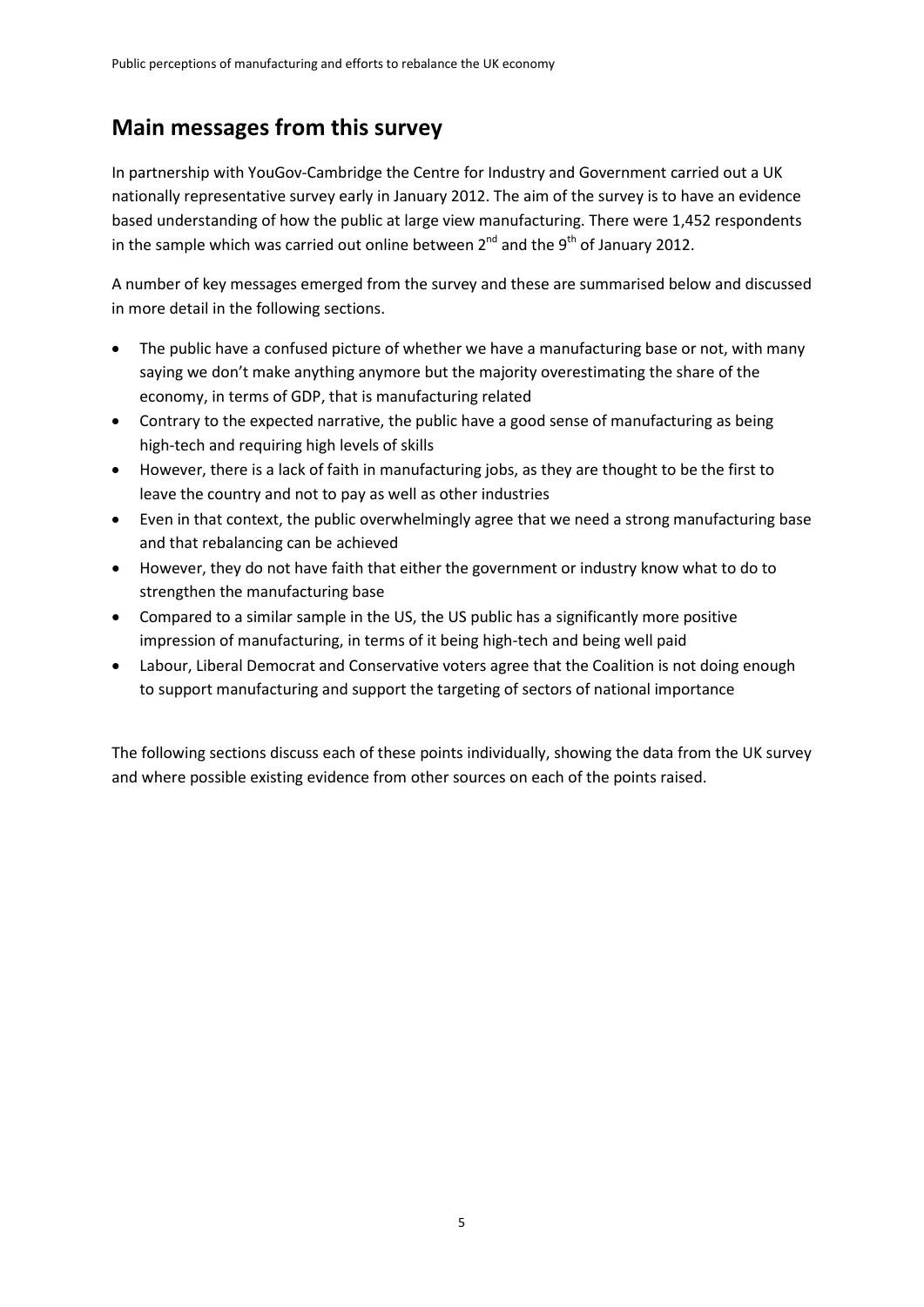## **Confusion over the contribution of manufacturing to the economy**

Just under half (44%) of this sample agree that the UK does not make anything anymore. Given the decline in manufacturing employment and share of GDP over the past twenty years this may not be surprising. However, a more worrying element of the narrative of the UK economy is that the UK is good at invention rather than exploitation. This view is strongly held by the public with half of the sample agreeing that the UK produces good ideas but is not good at turning these into products and services.





When asked what percentage of the economy is based on manufacturing (based on intervals of 10% from 0 to 100), respondents were more positive with 54% of respondents overestimating manufacturing's share of gross domestic product (GDP).



What percentage of the overall economy (the entirety of the UK economic output), from zero to 100%, do you think manufacturing makes up in the UK?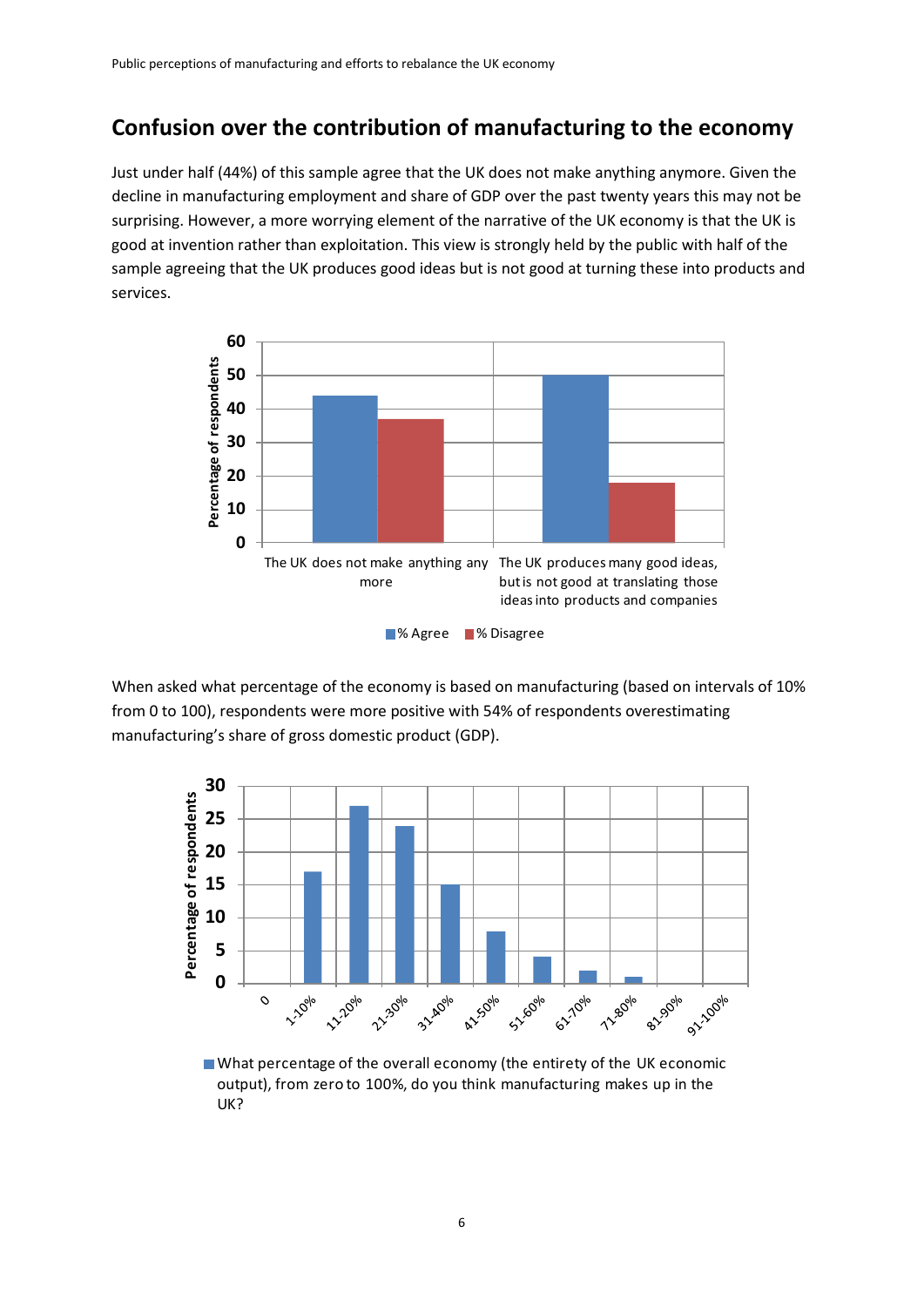Manufacturing currently represents approximately 11% of GDP (based on 2009 figures) and so while the peak of this distribution is roughly correct, there is a significant tail to out to respondents who indicated that manufacturing represents over 50% of GDP. If policymakers believe that there is a need to correct negative images of manufacturing, there is also a responsibility to have the relative shares of economic activity accurately represented.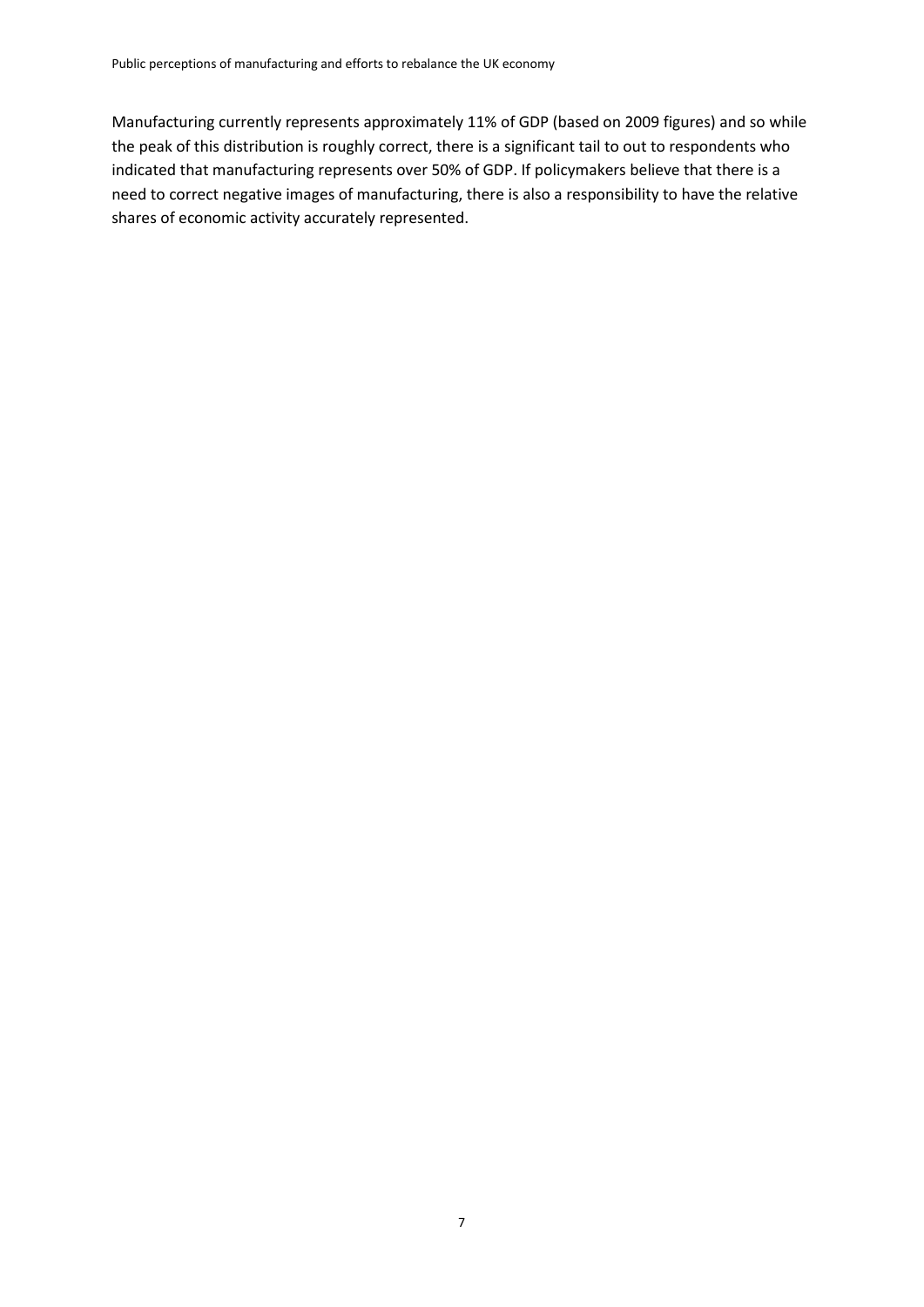# **Manufacturing is seen as high-tech, demanding high skills**

The day to day nature of manufacturing in the UK appears to be well understood by the public, with 50% agreeing that it is a high-tech industry and 43% saying that jobs in manufacturing demand high skills.



There has been a significant shift in the skills base of manufacturing since the mid 1990s, with the percentage of those employed in manufacturing educated to degree level or equivalent rising from 9.7% to 17.1% between 1994 and 2009. $^{13}$  $^{13}$  $^{13}$  The reality of manufacturing as a high-skilled and hightechnology sector does not appear to be an issue for the public. Rather there are concerns with job security and salary levels, as discussed in the following section.

The classification of certain elements of manufacturing as high technology has been problematic, as parts of a sector may depend on high technology products and other may not. The OECD breaks manufacturing into four categories in terms of technology level (high, medium high, medium low, and low)<sup>[14](#page-9-1)</sup> and using this definition in 2008 high technology sectors represented 42% of gross value added (GVA) in UK manufacturing.

<span id="page-9-1"></span><span id="page-9-0"></span><sup>&</sup>lt;sup>13</sup> BIS (2010) Manufacturing in the UK: Supplementary Analysis, Economics Paper 10B.<br><sup>14</sup> For details see OECD (2011) ISIC Rev.3 Technology Intensity Definition available online at [http://www.oecd.org/dataoecd/43/41/48350231.pdf.](http://www.oecd.org/dataoecd/43/41/48350231.pdf)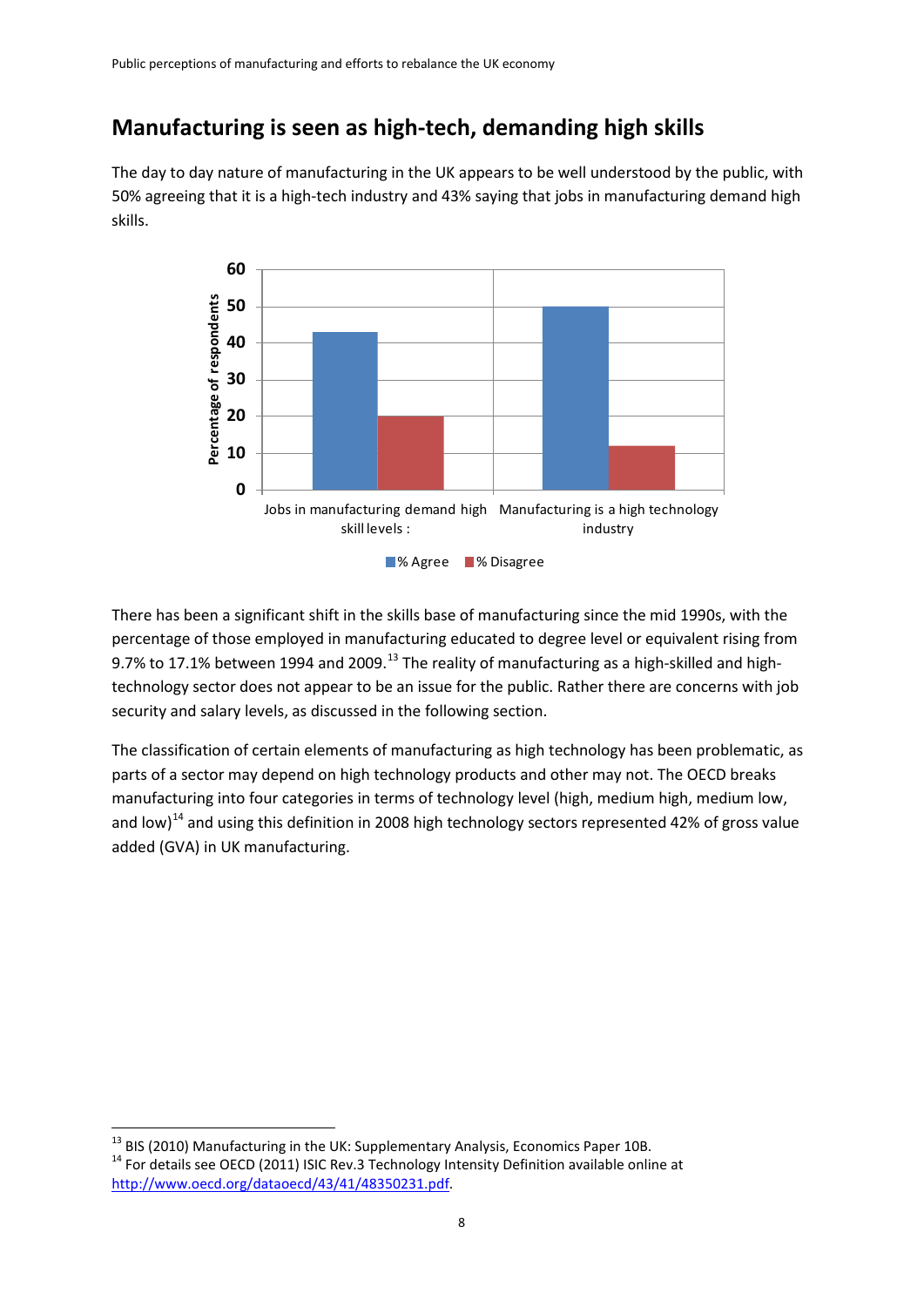## **But jobs in manufacturing are thought to be unstable and low paid**

Only 16% of the public agree that manufacturing jobs are well paid compared to other industries and three quarters believe that such jobs are the first to be moved overseas. Perhaps most importantly for the long term health of the sector, only 20% of respondents would encourage their child to pursue a career in manufacturing.



As discussed above, the decline in manufacturing employment has been significant since 1990, with the number of people working in manufacturing dropping from 5.2 million to 3.1 million. This is probably the root of the perception of jobs leaving the UK and should not be minimised. However, the statistics on inward foreign direct investment (FDI) show that "... the long-term trend for foreign-owned establishments is that of steady or even slightly increasing employment ..."<sup>[15](#page-10-0)</sup> While employment overall has fallen, employment in foreign-owned manufacturing companies in the UK has at least held steady.

The public's perception of manufacturing salaries does not appear to be supported by the data. As the Department of Business, Innovation and Skills (BIS) commented -

"*Median salaries in the manufacturing industries are greater than overall median salaries in the UK economy and the median across all services industries. While there are several industrial sectors with median salaries greater than manufacturing (the larger ones including the financial and insurance sector and the professional, scientific and technical sectors) on average salaries in the UK manufacturing sector are comparable to other industries*."[16](#page-10-1)

Median gross annual salary in manufacturing in 2009 was approximately £25,000, according to the report, whereas the median for all service industries was close to £20,000.

<span id="page-10-1"></span><span id="page-10-0"></span><sup>&</sup>lt;sup>15</sup> BIS (2010) Manufacturing in the UK: Supplementary Analysis, Economics Paper 10B.<br><sup>16</sup> Ibid.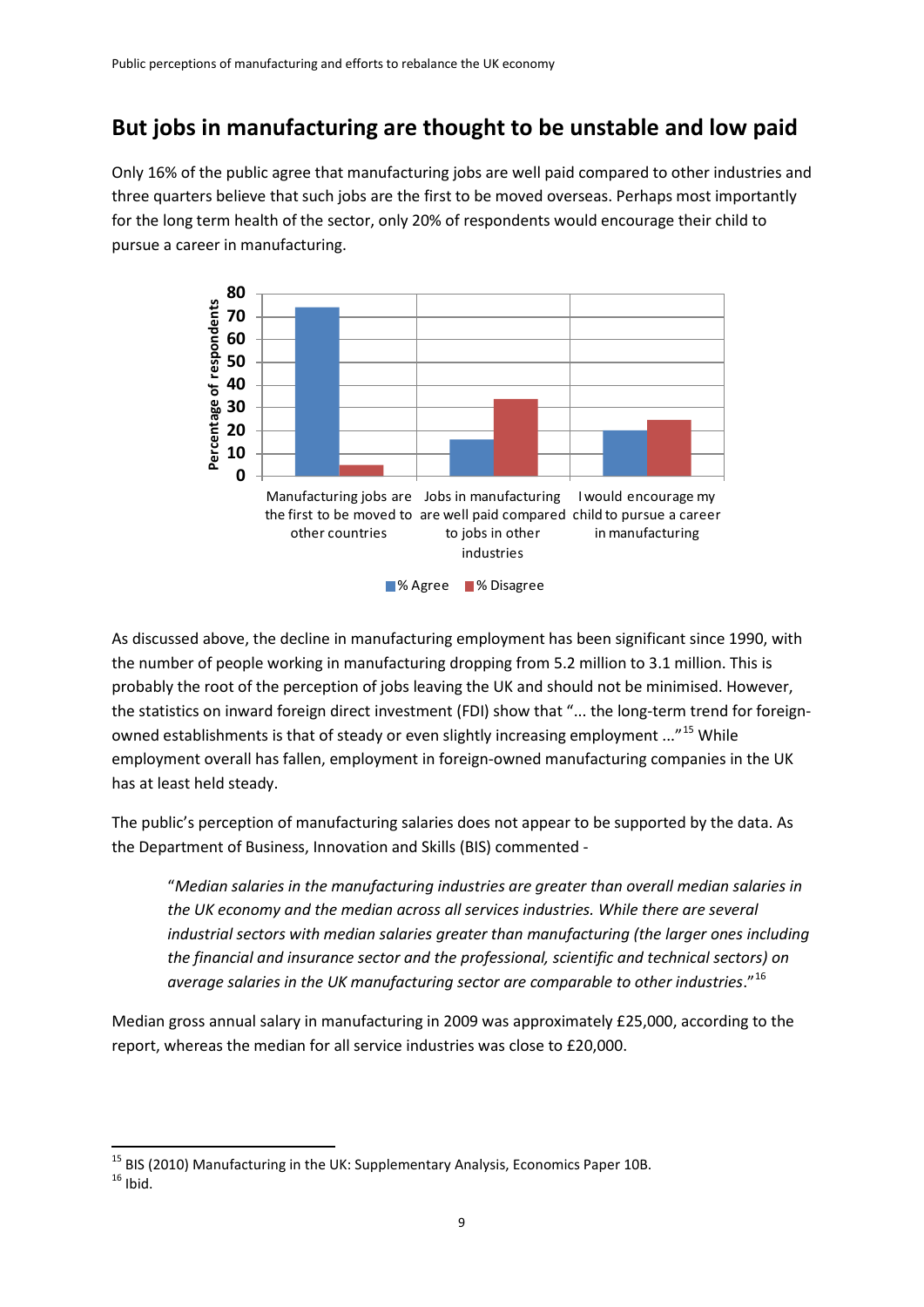### **Manufacturing is seen as key to the growth of the economy**

Far from being out of the public eye or disregarded, manufacturing is thought to have a key role in future growth in the UK economy. When asked if the UK could grow without a strong manufacturing sector over half (58%) disagreed. But a third of the public don't believe manufacturing can thrive in an economy like the UK.



The UK public strongly agree (72%) that there the share of the economy based on manufacturing needs to significantly increase and that such rebalancing needs to include a geographic rebalancing between the South East and the rest of the country (59% agree).

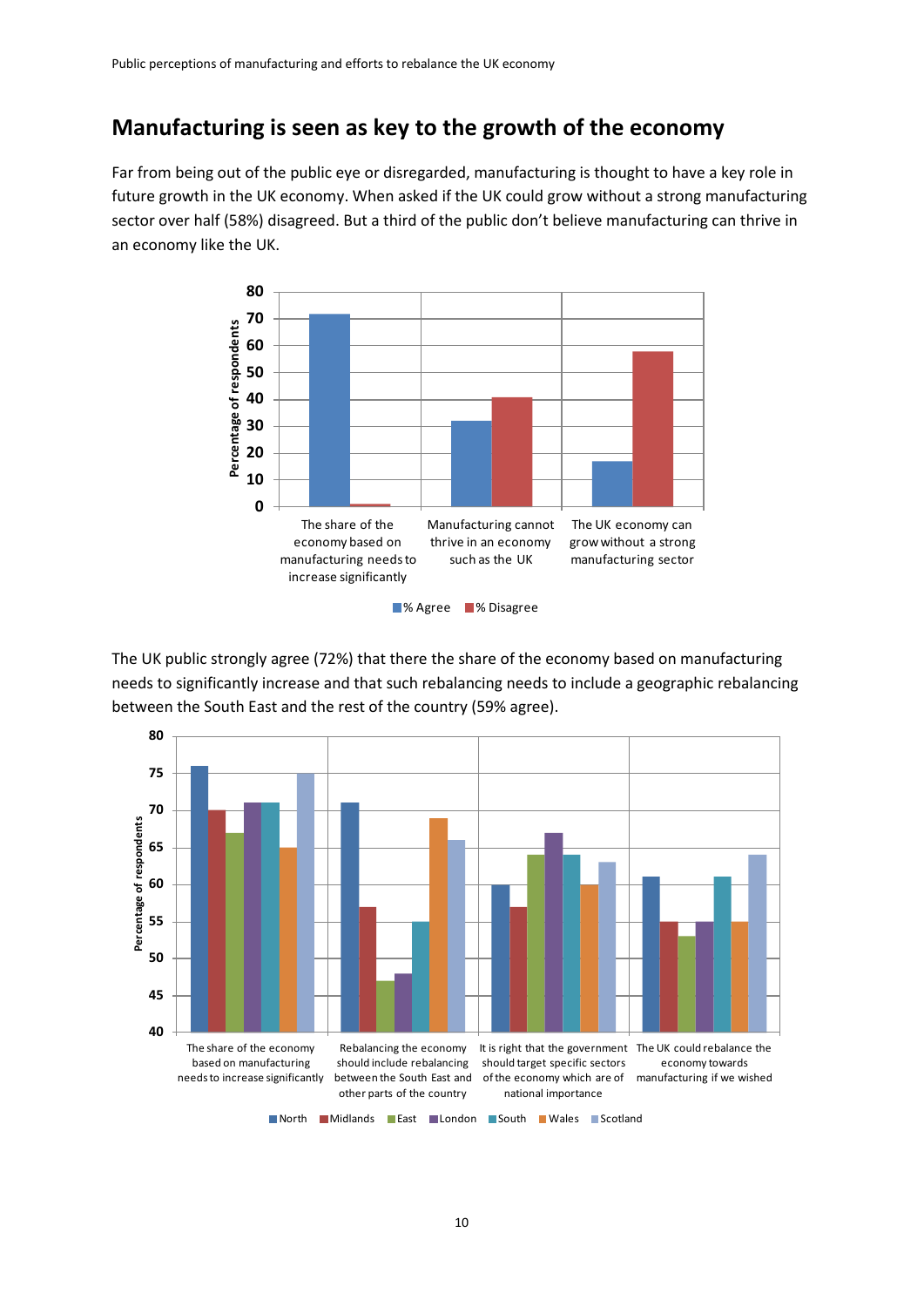As might be expected there are strong regional differences in whether geographic rebalancing is necessary, with the North having very strong agreement (71%) compared to a much weaker response from the East (47%) and London (48%).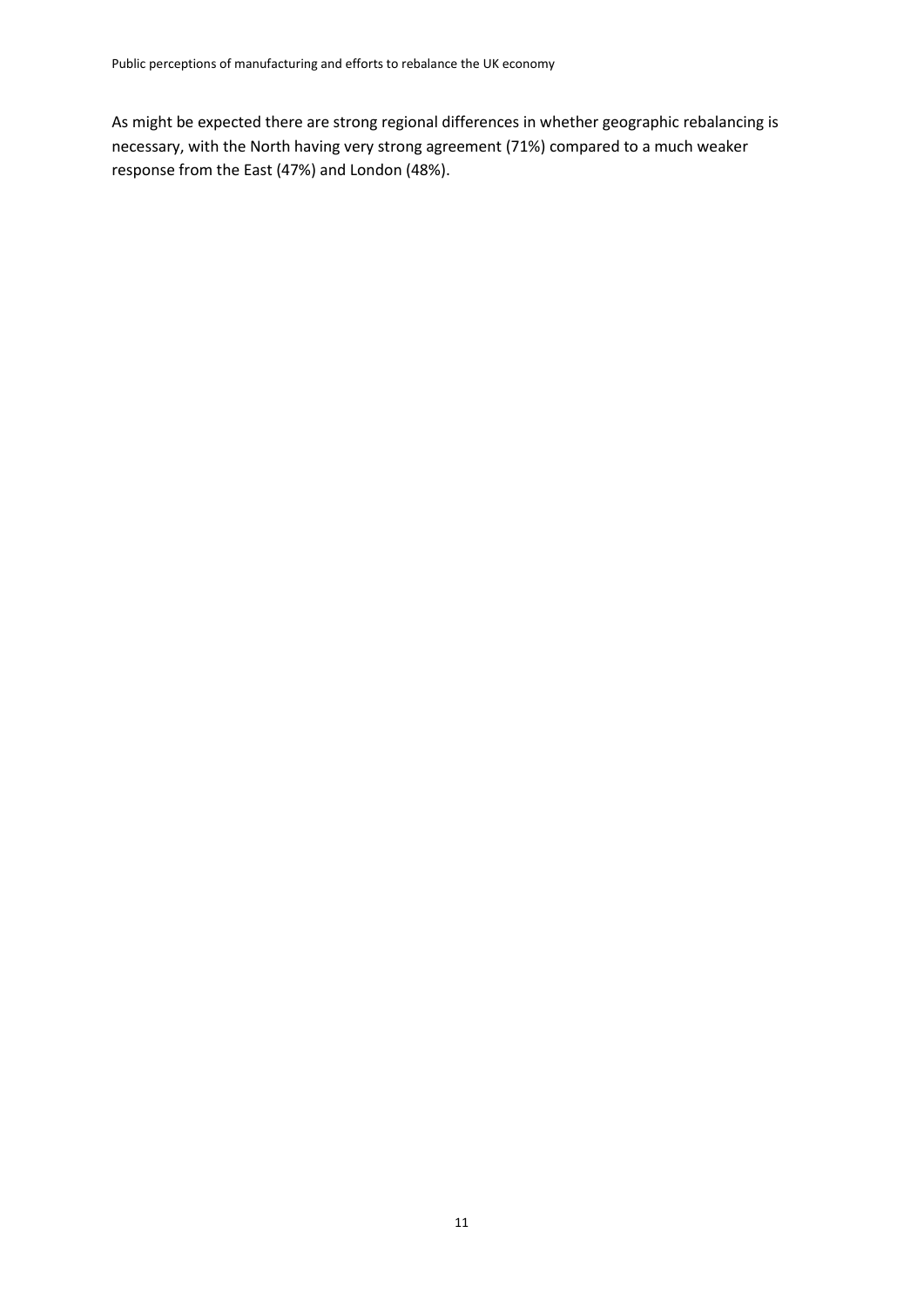# **Business thought to understand how to rebalance the economy more than government**

About two-thirds (58%) of the public are optimistic that the UK can rebalance its economy, if it wishes to do so. Where the leadership and impetus will come from for the rebalancing is more difficult, as less than one-third agree that government leaders understand what is needed to strengthen and grow the economy, compared to 48% who think business leaders understand growth issues for UK manufacturing.



When asked whether the Coalition government is doing enough to support manufacturing twothirds of respondents said that the current government is not doing enough to support manufacturing growth.



This appears to be a response which cuts across party boundaries, as the level of agreement is similar across those who would vote for Labour (72%), Conservatives (68%) or Liberal Democrat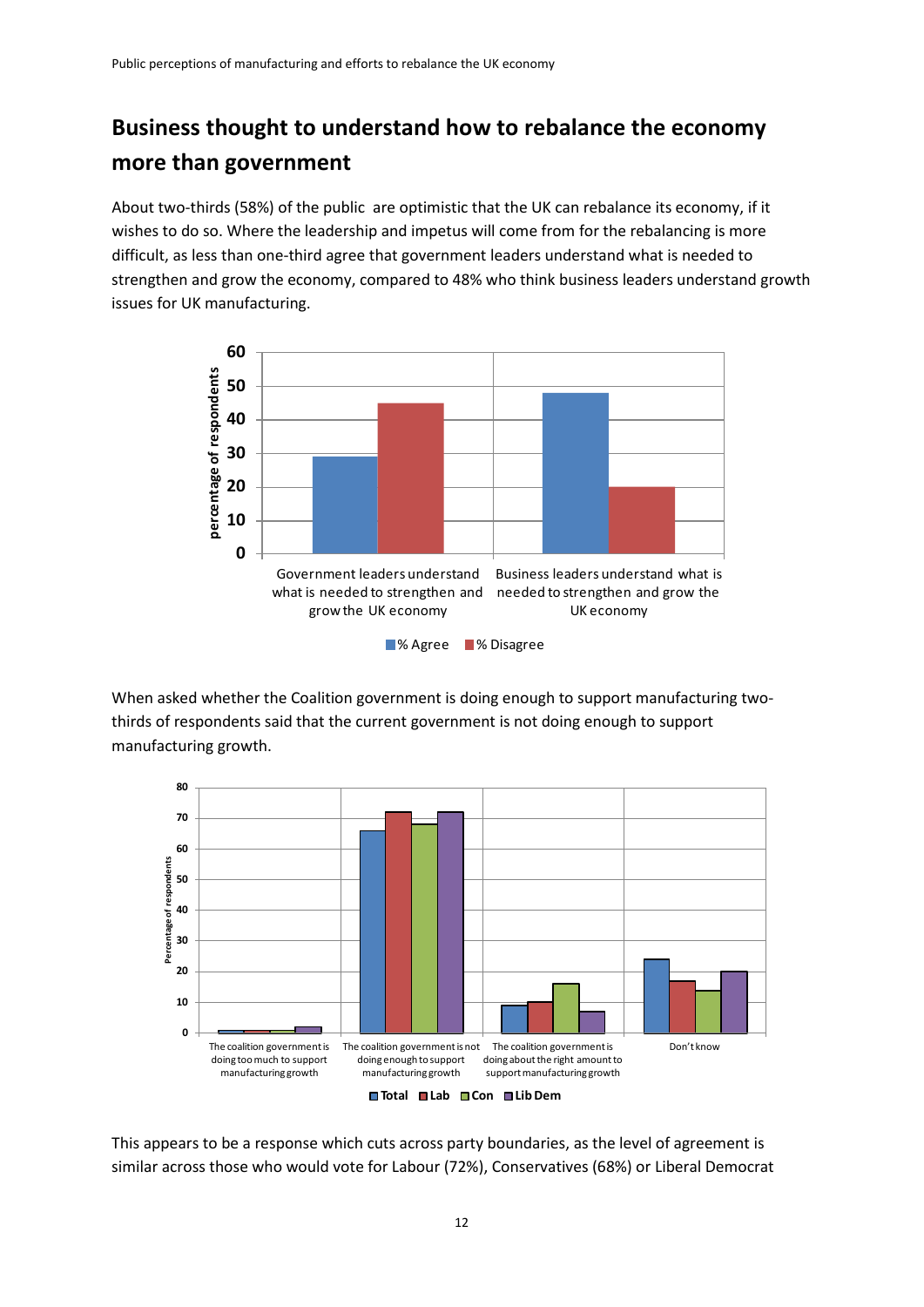(72%). It may be that rebalancing and the necessary improvement in growth in the UK economy is where all parties can agree, at least on the aim if not the means.

Given the long standing opposition to industrial policy, and the so called practice of 'picking winners', across government since the late 1980s, it is surprising that 62% of UK adults agree that the government should target sectors which are of national importance. This may indicate that a reluctance to be more targeted in the support of specific sectors is a Whitehall conversation that is not reflected in the mind of the public.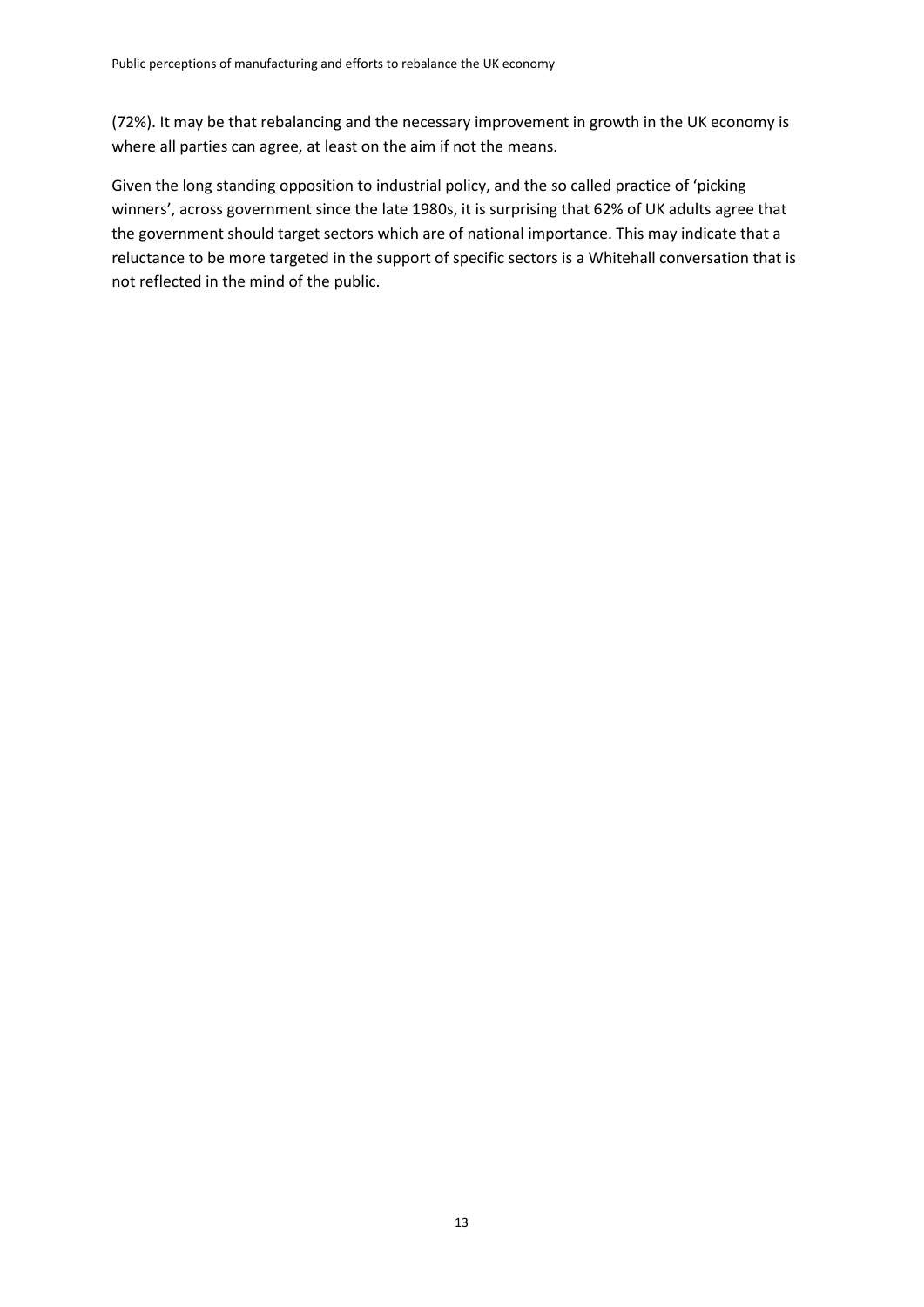# **Comparing US and UK perceptions of manufacturing**

A survey of public attitudes to manufacturing has been carried out by Deloitte and the Manufacturing Institute for the past three years in the United States.<sup>[17](#page-15-0)</sup> A number of questions for this survey were based on the US survey in order to provide a comparison between public attitudes in the US and the UK.

While some indicators show very similar responses (for example trust in the leadership of government), others show strong differences between the two countries.



Note 1: US question wording "Manufacturing requires well educated and highly skilled individuals"



There is broad agreement in the latest US survey and this survey on levels of trust in government and industry to understand what is needed to grow the economy, as well as agreement on the movement of manufacturing jobs to other locations.

However, there are strong differences on the perception of manufacturing itself. A greater number of US respondents view manufacturing as high-tech (18% higher), with better wages (28% higher) and requiring high skills (23% higher). Perhaps most worryingly is that while 33% of US respondents would encourage their children to have a career in manufacturing, only 20% of UK respondents would do the same.

The credit crisis and the recession have led to a very high profile public discussion on the need for manufacturing, characterised as a need to rebalance the economy. The US survey did not ask about rebalancing directly rather it asked respondents whether manufacturing is important to economic

<span id="page-15-0"></span><sup>&</sup>lt;sup>17</sup> The survey was carried out by Deloitte and the Manufacturing Institute based on a sample of 1,000 adults. See<http://tinyurl.com/6n5cfvg> for further details.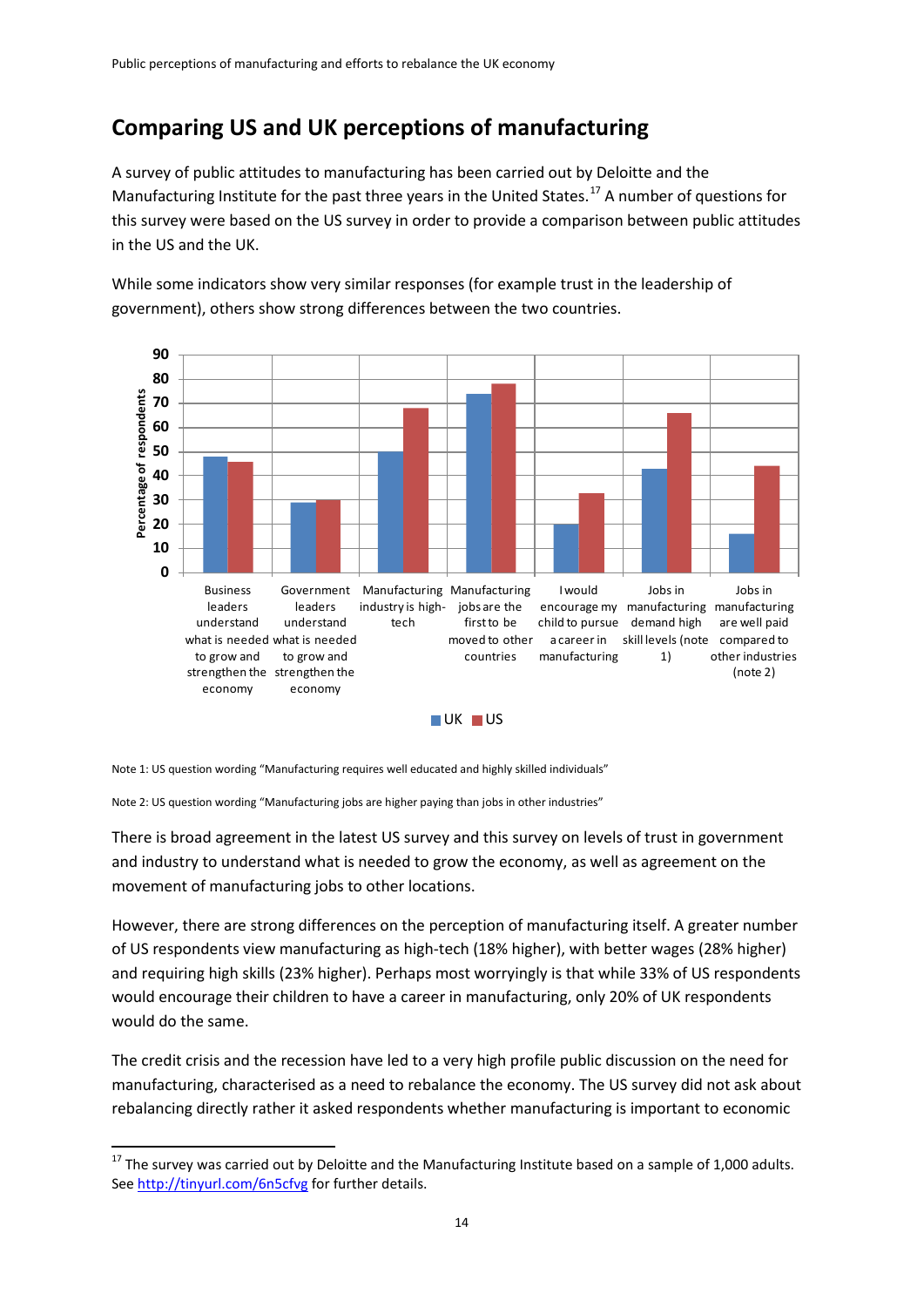prosperity. A very significant majority, 86%, agree or strongly agree with this statement. This can be compared to the UK sample's response to the statement that the UK economy can grow without a strong manufacturing sector, which 58% of the sample disagreed with. The perceived need for manufacturing in the UK, while high following this period of uncertainty, is still much lower than that in the United States.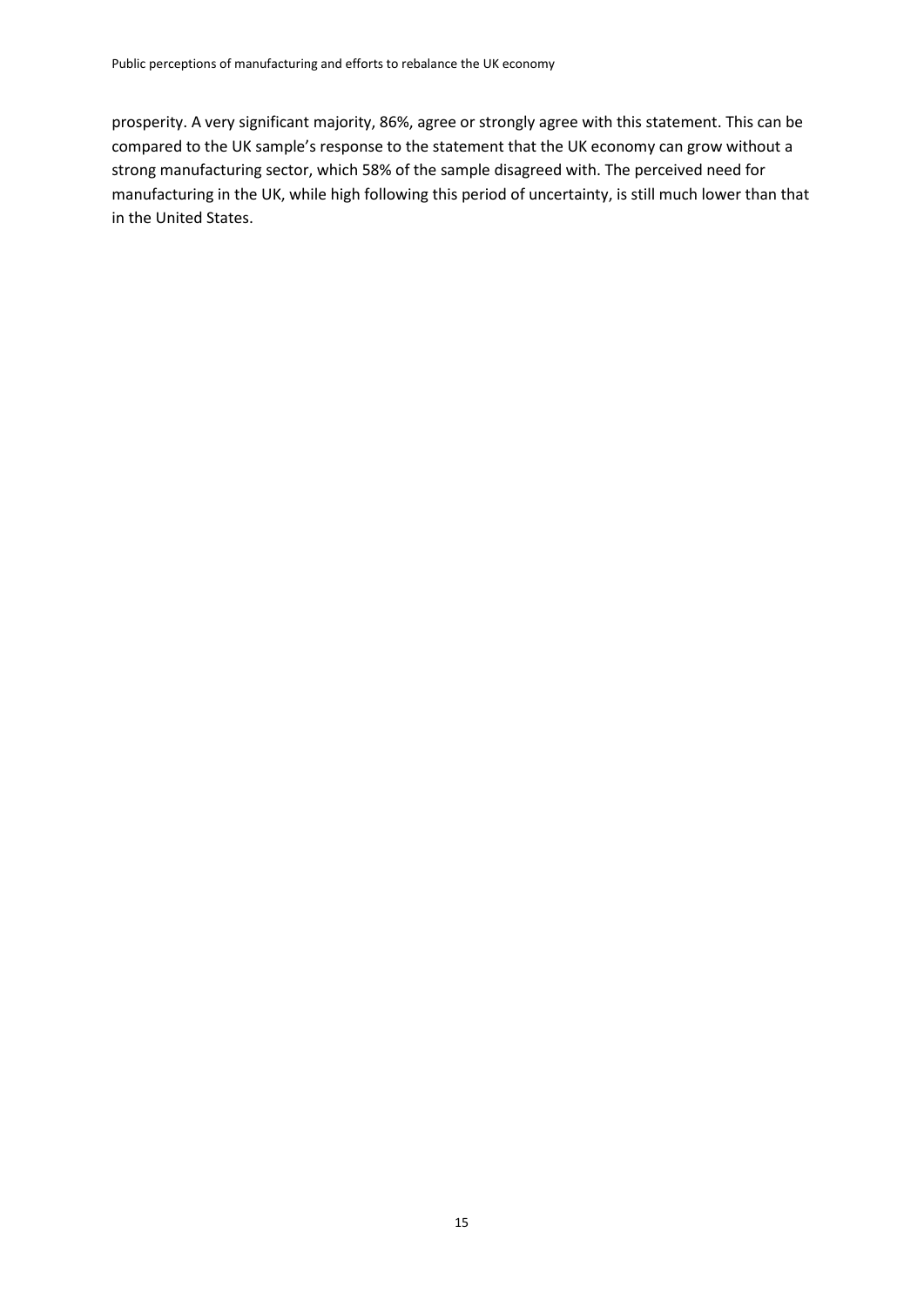# **Implications for policy**

Overall, while the public believe manufacturing is important and that we can rebalance the economy, there is a lack of faith in manufacturing jobs. Such jobs are not believed to be well paid and are thought to be the most likely to be offshored. Possibly due to these perceptions, only 1 in 5 of this survey's respondents would encourage their child to pursue a career in manufacturing.

The results of the survey suggest a number of areas where the UK government may need to place greater emphasis or tackle directly if it is to be successful in its long term aim of strengthening and increasing manufacturing in the UK.

- Efforts to improve the image of manufacturing should acknowledge that the public has an image of manufacturing as being high technology and demanding high levels of skills, and build on the public's understanding as the *Make it in Great Britain* campaign does in some respects
- Future campaigns on manufacturing should address the current public narrative of low wages and low job security so that careers in manufacturing are represented accurately
- Government should be less concerned with being seen to 'pick winners'. The public agrees (62%) that sectors of national importance should be targeted
- Government needs to improve the trust of the public that it has the understanding and the vision to strengthen and rebalance the economy. Initiatives in the US, such as the development of the White House Office of Manufacturing Policy, should be tracked to see if such high level visible commitment can improve the effectiveness of government action to support manufacturing

This survey has provided an initial evidence base for the public's perceptions of manufacturing in the UK. Such a survey might profitably be repeated on an annual to bi-annual basis in order to track progress on the issue of the image of manufacturing and to ensure that government action is targeting the narrative that the public have, rather than the perception of the manufacturing sector of the public's views.

There is an underlying concern for the future of the UK economy, reflected in the low level of agreement (24%) that the UK will remain a leading economy in the coming 20 to 30 years. This low level of optimism is unsurprising given recent economic conditions. Beyond specific attempts to change the industrial structure of the country, either in terms of manufacturing's share of GDP or the geographic spread of activities, the ability of government to improve this expectation will have a significant impact on the outcomes for the economy as a whole and for manufacturing within the economy.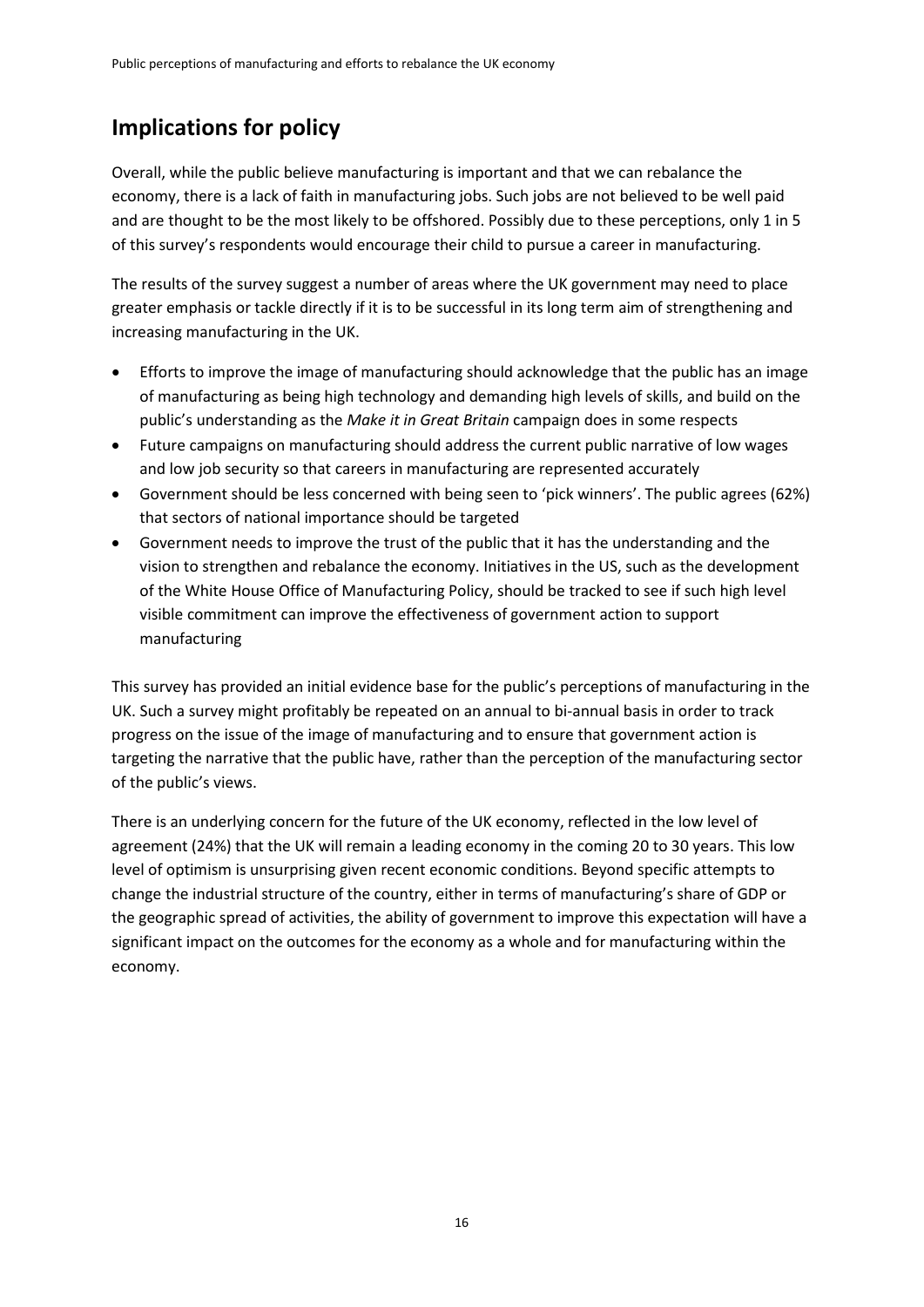Public perceptions of manufacturing and efforts to rebalance the UK economy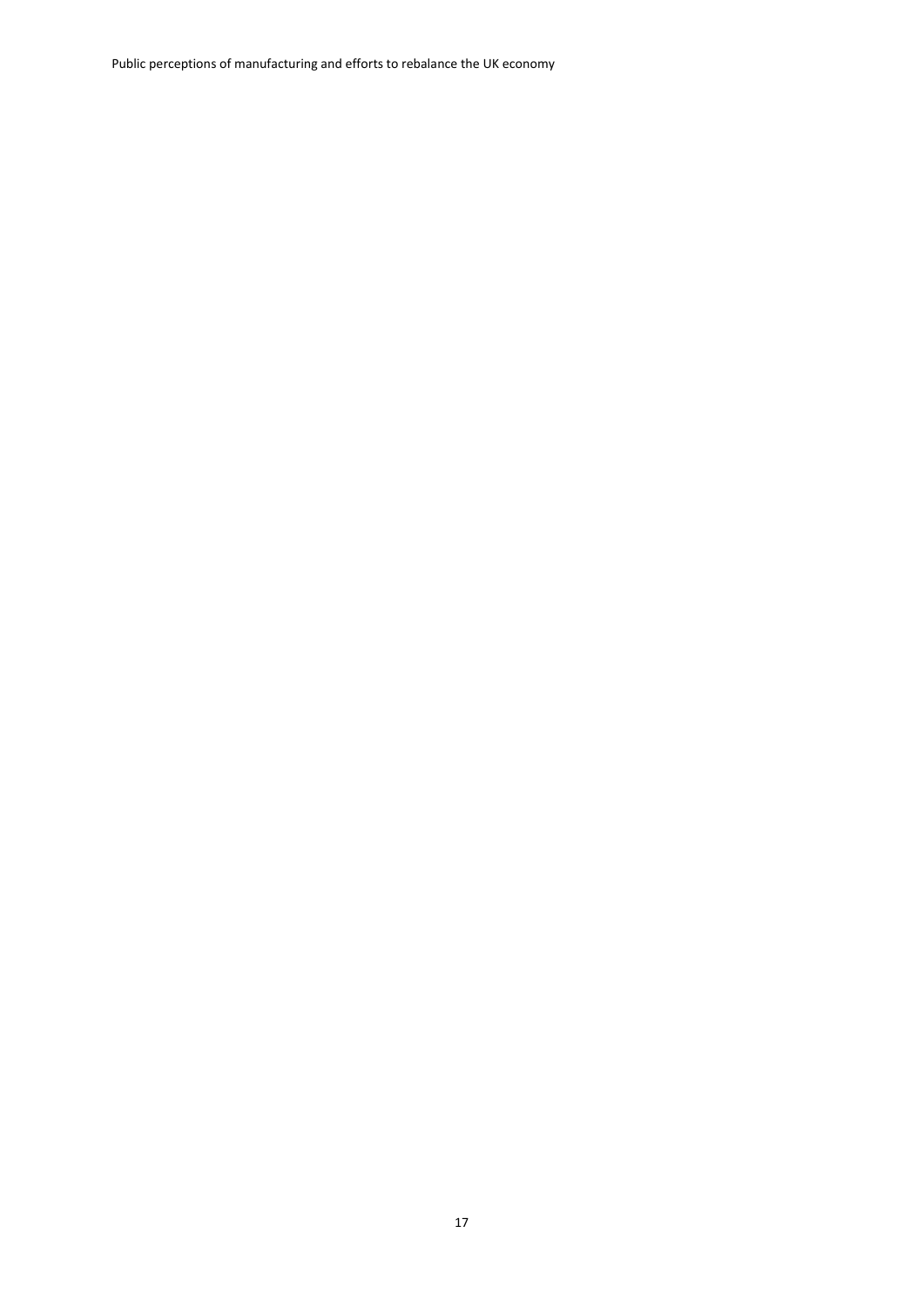### **Appendix – results of the public perceptions of manufacturing survey**

The following figures show the headline results for the survey, indicating the percentage of respondents who agreed or disagreed with the statements in the survey. The percentage neither agreeing nor disagreeing or indicating that they did not know is not shown, therefore figures do not sum to 100%. All figures, unless otherwise stated, are from YouGov-Cambridge. Total sample size was 1,452 adults. Fieldwork was undertaken between the 9th and the 20th of January 2012. The survey was carried out online. The figures have been weighted and are representative of all UK adults (aged 18+).

### *Figure 1 – Public perception of manufacturing*



■% Agree ■% Disagree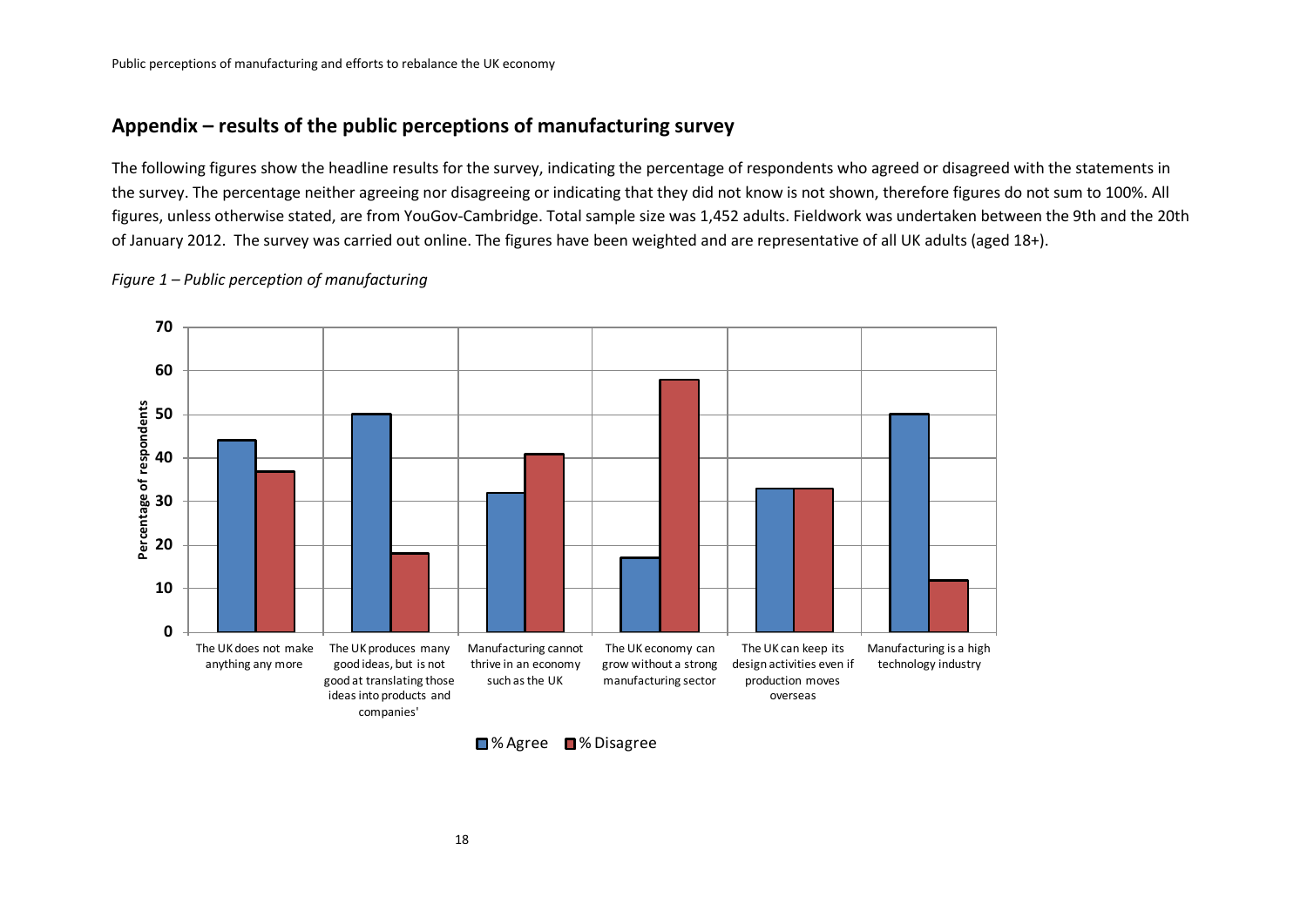



■% Agree ■% Disagree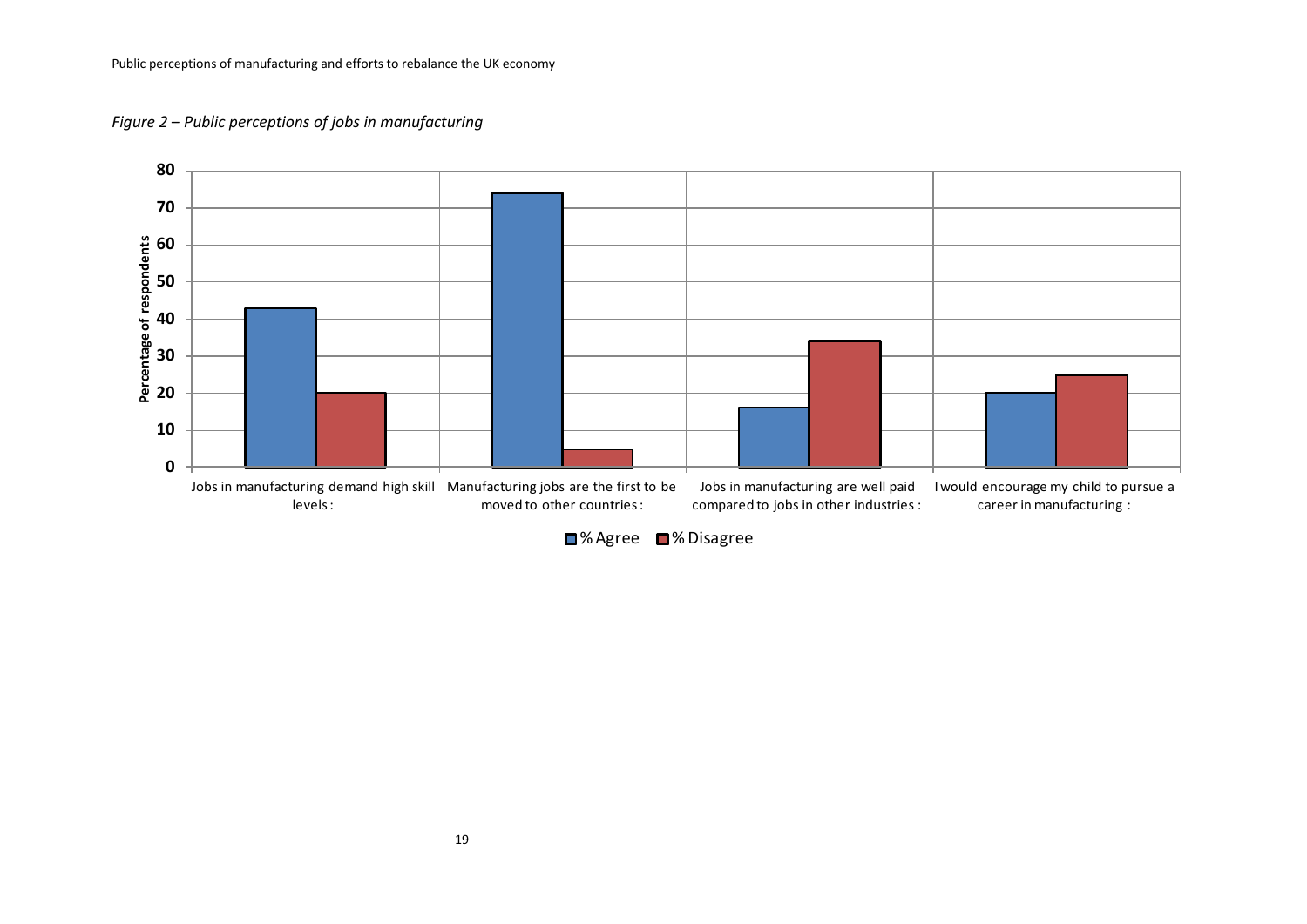*Figure 3 – Public perceptions on rebalancing and growth*



■% Agree ■% Disagree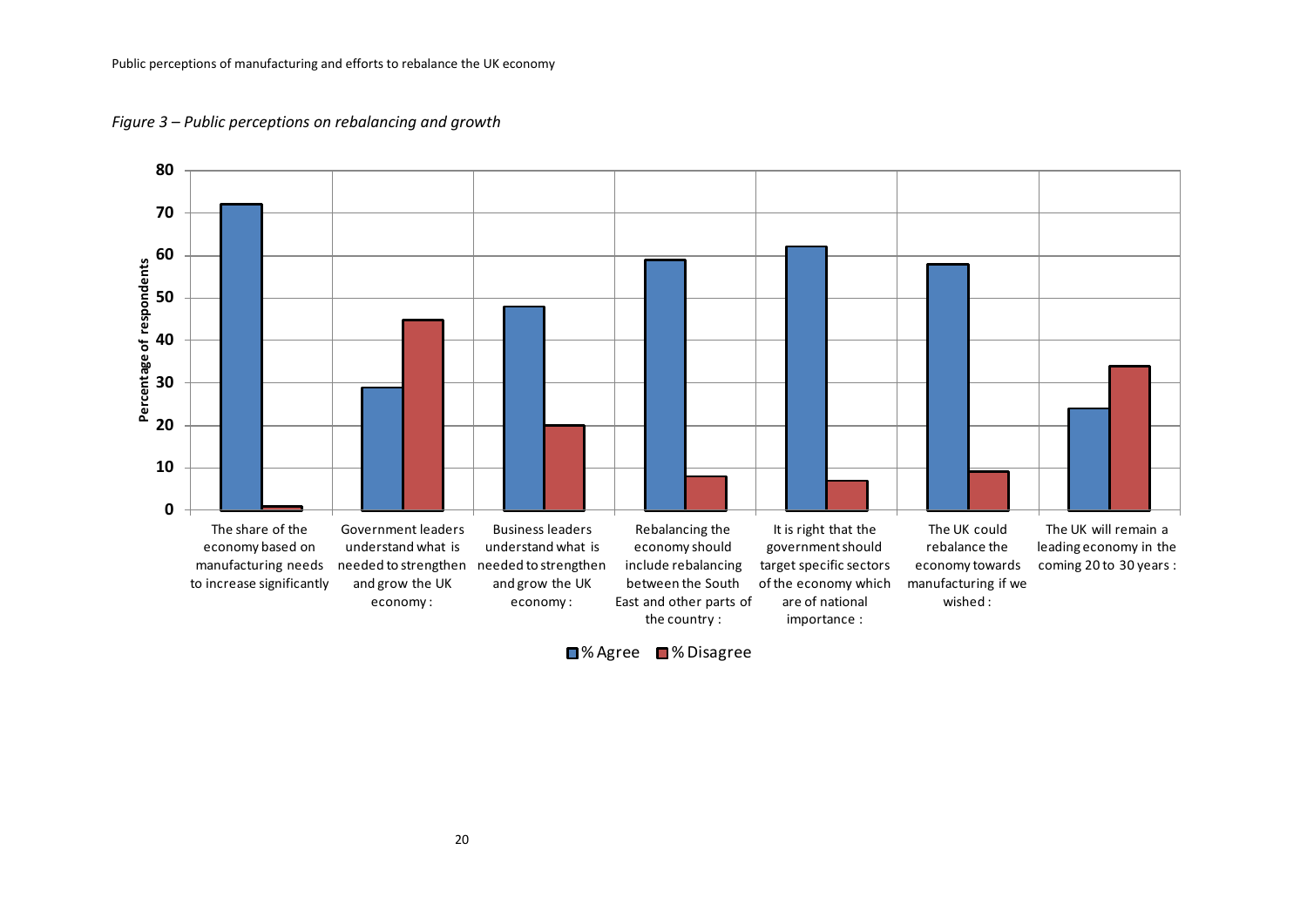

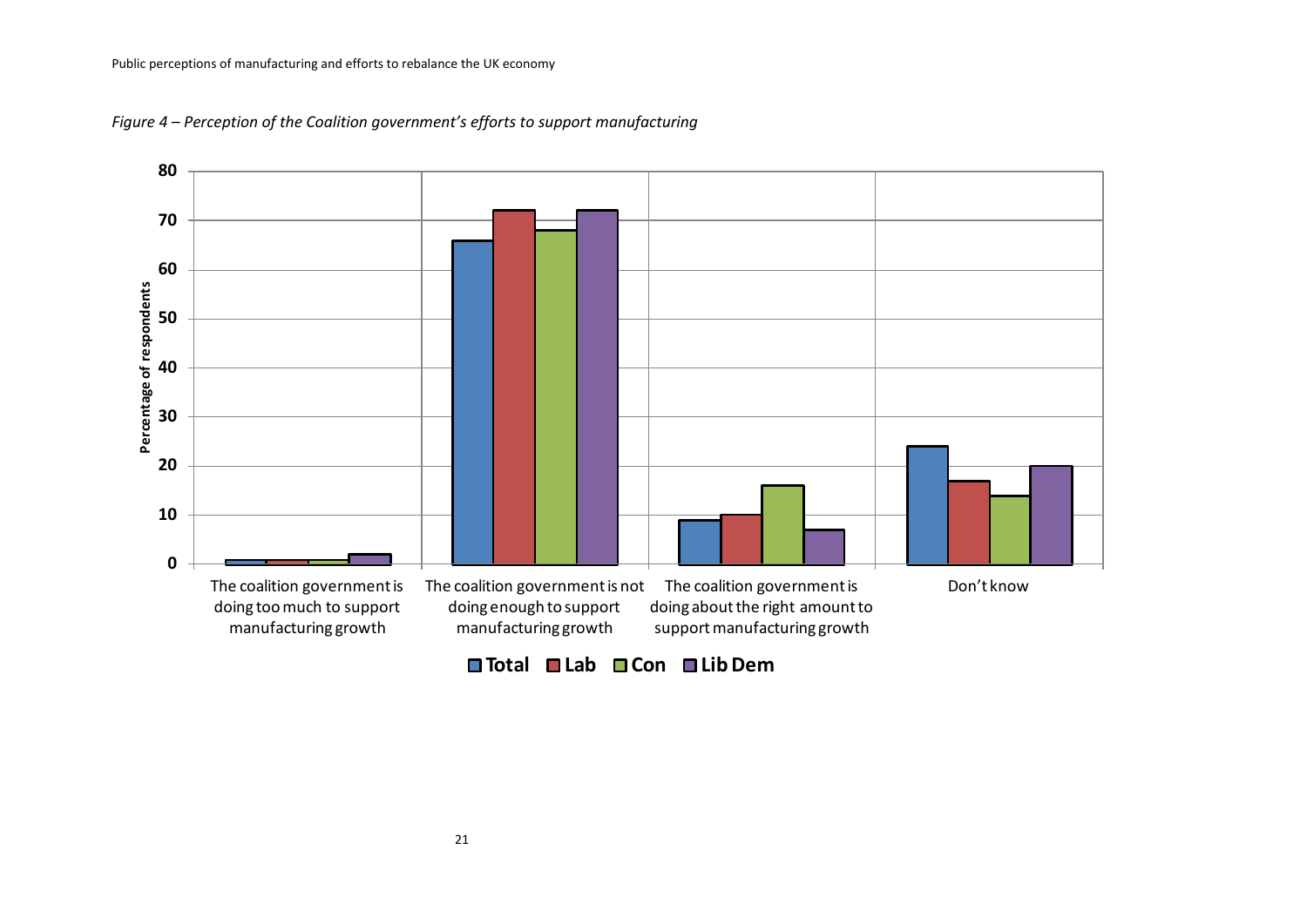



North Midlands East London South Wales Scotland